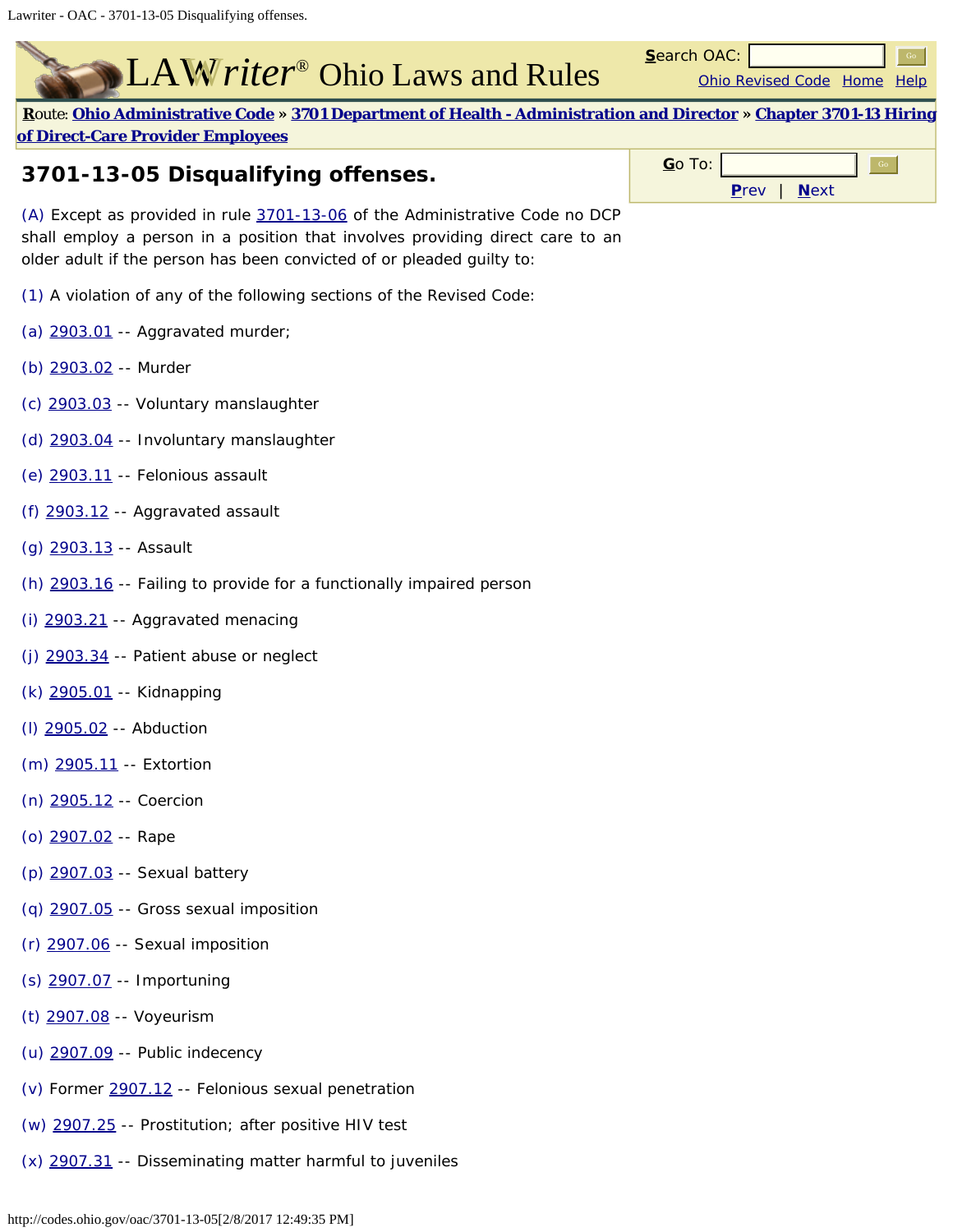Lawriter - OAC - 3701-13-05 Disqualifying offenses.

(y) [2907.32](http://codes.ohio.gov/orc/2907.32) -- Pandering obscenity

(z) [2907.321](http://codes.ohio.gov/orc/2907.321) -- Pandering obscenity involving a minor

(aa) [2907.322](http://codes.ohio.gov/orc/2907.322) -- Pandering sexually oriented matter involving a minor

(bb) [2907.323](http://codes.ohio.gov/orc/2907.323) -- Illegal use of a minor in nudity-oriented material or performance

(cc) [2911.01](http://codes.ohio.gov/orc/2911.01) -- Aggravated robbery

(dd) [2911.02](http://codes.ohio.gov/orc/2911.02) -- Robbery

(ee) [2911.11](http://codes.ohio.gov/orc/2911.11) -- Aggravated burglary

(ff) [2911.12](http://codes.ohio.gov/orc/2911.12) -- Burglary

(gg) [2911.13](http://codes.ohio.gov/orc/2911.13) -- Breaking and entering

(hh) [2913.02](http://codes.ohio.gov/orc/2913.02) -- Theft

(ii) [2913.03](http://codes.ohio.gov/orc/2913.03) -- Unauthorized use of a vehicle

(jj) [2913.04](http://codes.ohio.gov/orc/2913.04) -- Unauthorized use of property; computer, cable, or telecommunication property

(kk) [2913.11](http://codes.ohio.gov/orc/2913.11) -- Passing bad checks

(ll) [2913.21](http://codes.ohio.gov/orc/2913.21) -- Misuse of credit cards

(mm) [2913.31](http://codes.ohio.gov/orc/2913.31) -- Forgery; identification card offenses

(nn) [2913.40](http://codes.ohio.gov/orc/2913.40) -- Medicaid fraud

(oo) [2913.43](http://codes.ohio.gov/orc/2913.43) -- Securing writings by deception

(pp) [2913.47](http://codes.ohio.gov/orc/2913.47) -- Insurance fraud

(qq) [2913.51](http://codes.ohio.gov/orc/2913.51) -- Receiving stolen property

(rr) [2919.25](http://codes.ohio.gov/orc/2919.25) -- Domestic violence

(ss) [2921.36](http://codes.ohio.gov/orc/2921.36) -- Illegal conveyance of weapons or prohibited items onto grounds of detention facility or institution

(tt) [2923.12](http://codes.ohio.gov/orc/2923.12) -- Carrying concealed weapons

(uu) [2923.13](http://codes.ohio.gov/orc/2923.13) -- Having weapons while under disability

(vv) [2923.161](http://codes.ohio.gov/orc/2923.161) -- Improperly discharging firearm at or into habitation or school safety zone

(ww) [2925.02](http://codes.ohio.gov/orc/2925.02) -- Corrupting another with drugs

(xx) [2925.03](http://codes.ohio.gov/orc/2925.03) -- Trafficking in drugs

(yy) [2925.11](http://codes.ohio.gov/orc/2925.11) -- Possession of drugs

 $(zz)$   $2925.13$  -- Permitting drug abuse

(aaa) [2925.22](http://codes.ohio.gov/orc/2925.22) -- Deception to obtain a dangerous drug